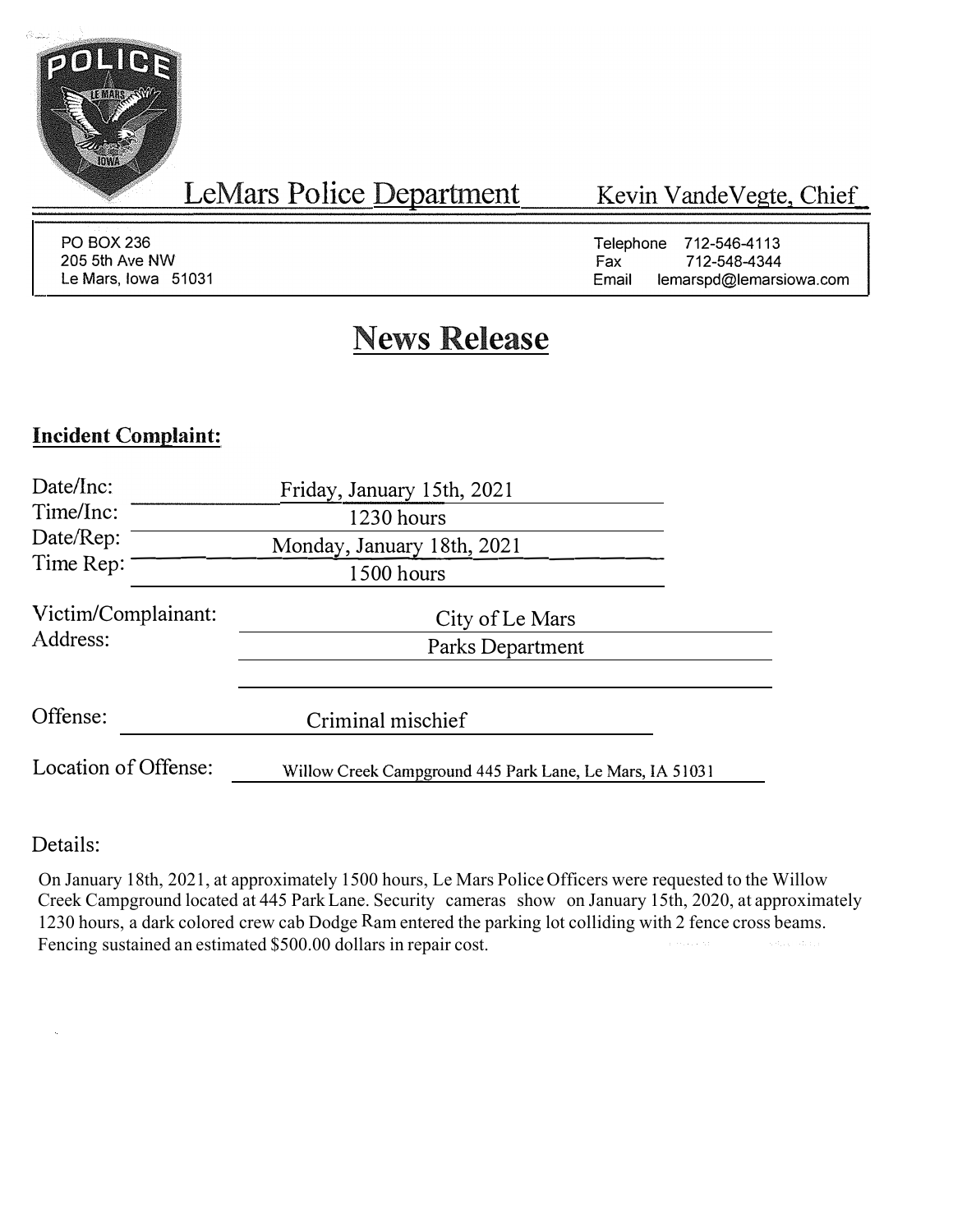

| PO BOX 236          | Telephone 712-546-4113           |
|---------------------|----------------------------------|
| 205 5th Ave NW      | 712-548-4344<br>Fax              |
| Le Mars, Iowa 51031 | lemarspd@lemarsiowa.com<br>Email |

## **News Release**

#### **Arrest(s):**

| Address                  | Charge                        | Age                                                                                                                                                                                                                              |
|--------------------------|-------------------------------|----------------------------------------------------------------------------------------------------------------------------------------------------------------------------------------------------------------------------------|
|                          |                               | 34                                                                                                                                                                                                                               |
| LeMars                   |                               |                                                                                                                                                                                                                                  |
|                          |                               |                                                                                                                                                                                                                                  |
|                          |                               |                                                                                                                                                                                                                                  |
| Mata, Jose Guadalupe Jr. | $01 - 15 - 2021$<br>0030 hrs. | Highway 75 just north of Sioux City<br>45 3rd Ave. NE<br>False Imprisonment (Serious Misdemeanor)<br>Domestic Assault intent to cause serious injury (Agg. Misdemeanor)<br>Domestic Assault Impeding Air Flow (Agg. Misdemeanor) |

On January 14th, 2021, at approximately 2338 hours, officers were dispatched to an emergency call of a domestic assault in progress at 45 3rd Ave. NE. in Le Mars. Once on scene officers spoke with the victim and a witness who advised Mata had just fled the residence in a vehicle and had taken a young child with him who may be in danger. The vehicle information was dispatched to surrounding law enforcement. At approximately 0025 hours, on January 15th, 2021, Sioux City Police Officers, Woodbury County Deputies, and Plymouth County Deputies stopped the Mata vehicle on Highway 75 near the north edge of Sioux City.

Mata was taken into custody and transported to the Plymouth County Jail.

The child was found to be unharmed and was turned over to family.

Officers determined that Mata had taken the victims phone and kept the victim from leaving the residence for several days. Mata had also assaulted the victim on numerous occasions during those days causing multiple, potentially serious, injuries to the victim. Mata was placed in the Plymouth County Jail on the three charges as listed.

Le Mars Officers were also assisted at the scene by Plymouth County Sheriffs deputies.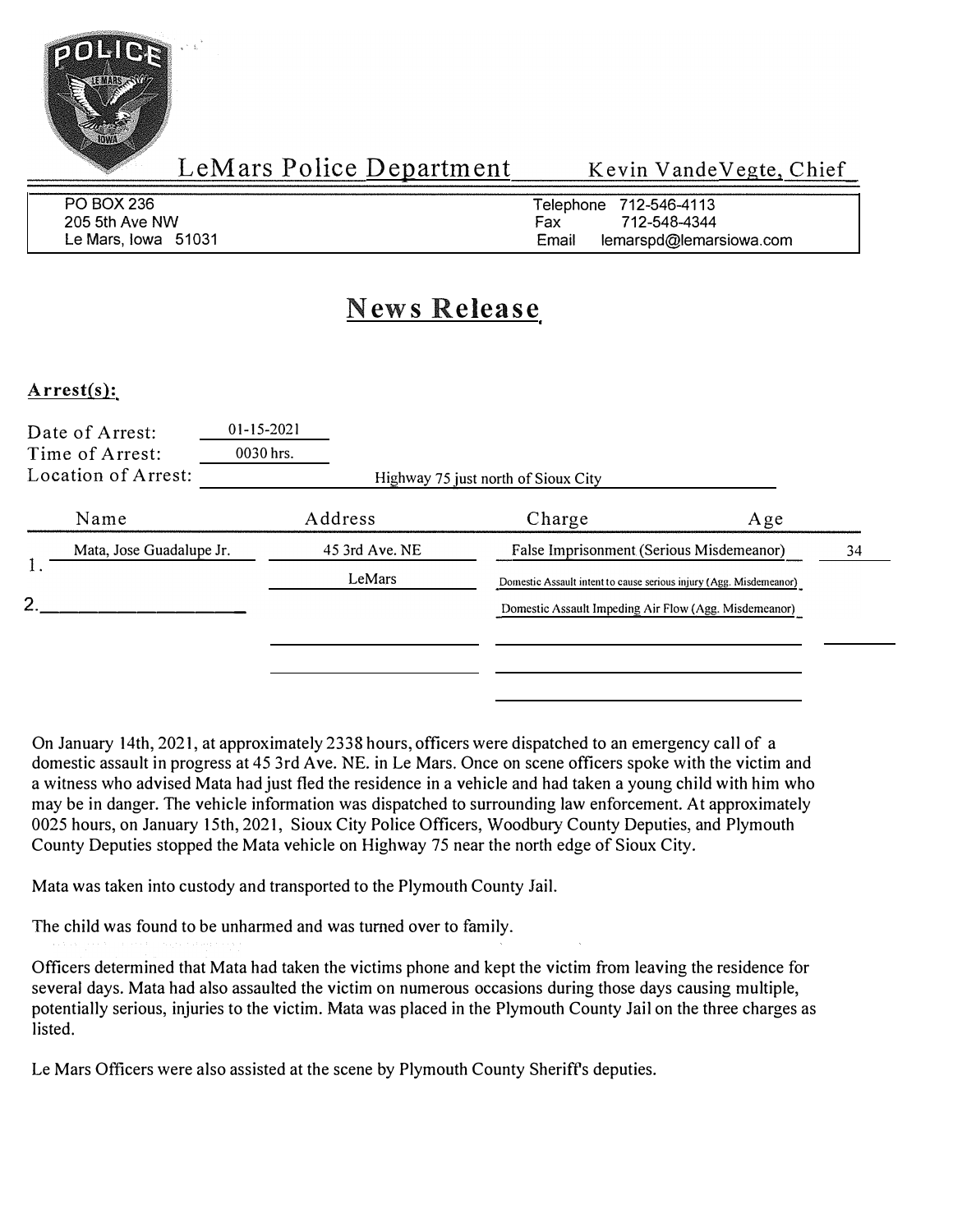

| PO BOX 236          | Telephone 712-546-4113           |
|---------------------|----------------------------------|
| 205 5th Ave NW      | 712-548-4344<br>Fax              |
| Le Mars, Iowa 51031 | Email<br>lemarspd@lemarsiowa.com |

## **News Release**

**Arrest(s):** 

| Date of Arrest:<br>Time of Arrest:<br>Location of Arrest: | $\mathcal{L}^{\text{max}}_{\text{max}}$ and the second contribution of the second contribution of the second contribution of the second contribution of the second contribution of the second contribution of the second contribution of the sec<br>01/17/2021<br>the control of the control of the control<br>0125<br>100-blk Central Ave S |              |     |    |
|-----------------------------------------------------------|----------------------------------------------------------------------------------------------------------------------------------------------------------------------------------------------------------------------------------------------------------------------------------------------------------------------------------------------|--------------|-----|----|
| Name                                                      | Address                                                                                                                                                                                                                                                                                                                                      | Charge       | Age |    |
| Sanow, Megan Marie<br>1.                                  | 221 8th St SW                                                                                                                                                                                                                                                                                                                                | Public Intox |     | 31 |
| ∍                                                         |                                                                                                                                                                                                                                                                                                                                              |              |     |    |

On January 17th, 2021, at approximately 0 125 hours, Le Mars Police officers observed a female subject sleeping in the 100-blk of Central Ave S. Officers made a welfare check on the female who was identified as Sanow, at the conclusion of the encounter it was determined that Sanow was intoxicated and was arrested for public intox.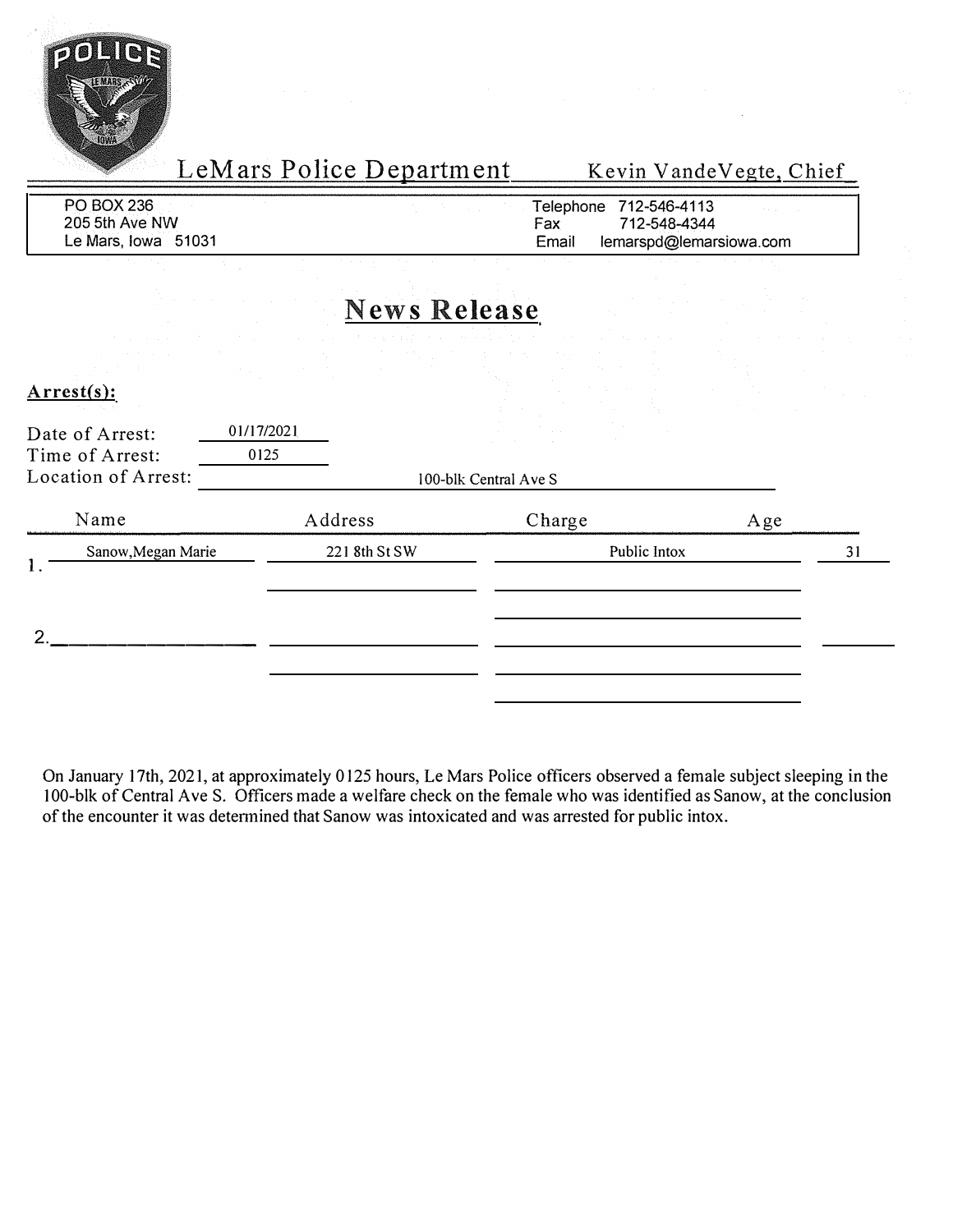

| PO BOX 236          | Telephone 712-546-4113           |
|---------------------|----------------------------------|
| 205 5th Ave NW      | 712-548-4344<br>Fах              |
| Le Mars, Iowa 51031 | lemarspd@lemarsiowa.com<br>Email |

## **News Release**

### **Arrest(s):**

| Date of Arrest:<br>Time of Arrest:<br>Location of Arrest: | $01 - 27 - 21$<br>1700hrs | 1240 Lincoln St NE |     |
|-----------------------------------------------------------|---------------------------|--------------------|-----|
| Name                                                      | Address                   | Charge             | Age |
| Bruce Lee Arnot                                           | 1240 Lincoln St NE        | Simple Assault     |     |
| ົ                                                         |                           |                    |     |

On January 27th, 2021, at 1643hrs, Officers were called to the Pride Group for an assault. Through an investigation it was found that Bruce Arnot had assaulted anther subject. Arnot was transported to the Plymouth County Jail and booked.